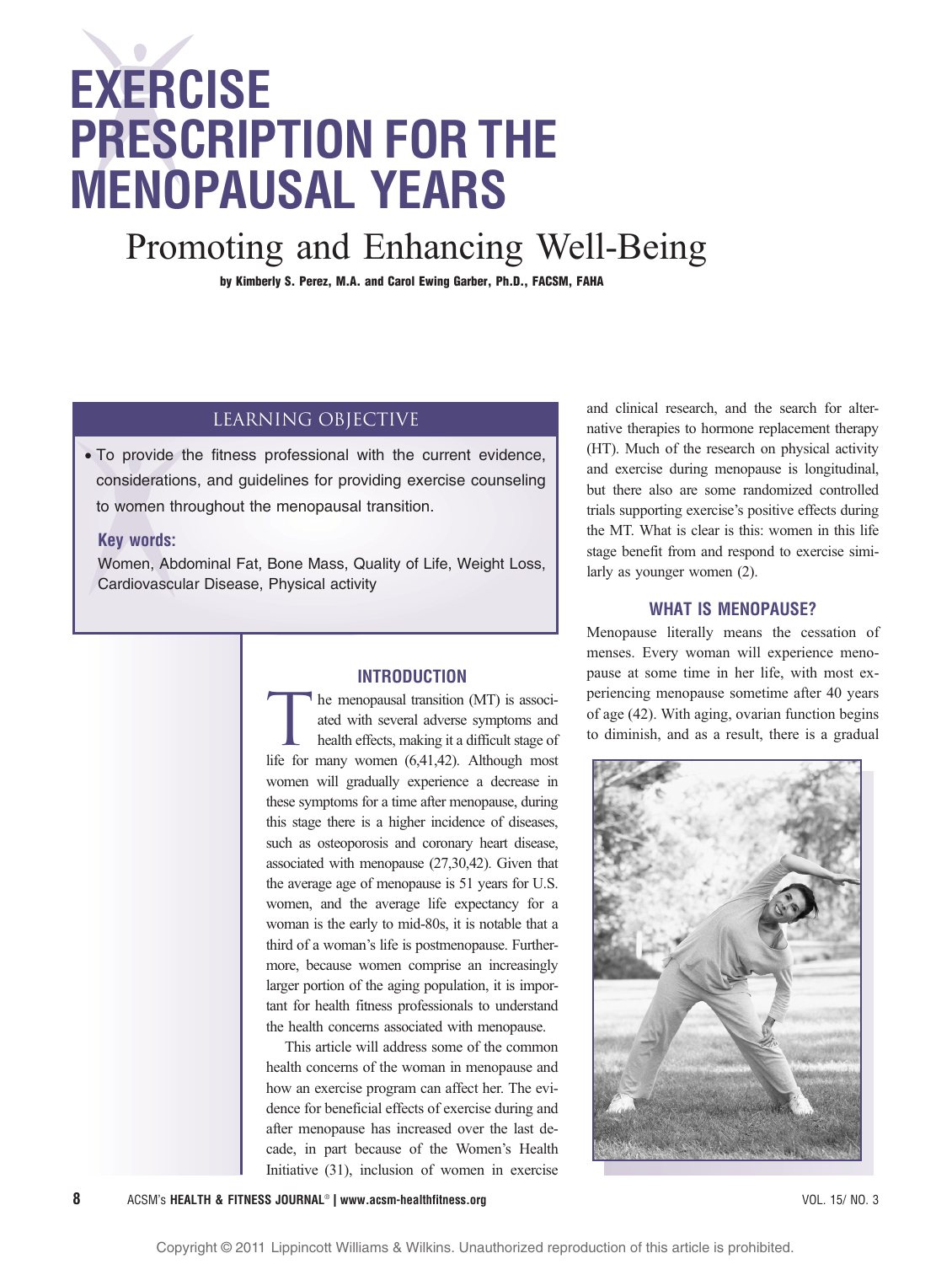#### TABLE 1: The Stages of Reproductive Aging (STRAW)

| Perimenopause                   | The time around the menopause. Begins with the<br>menopausal transition through menopause.                                                                    |
|---------------------------------|---------------------------------------------------------------------------------------------------------------------------------------------------------------|
| <b>Menopausal</b><br>transition | The time before menopause when the menstrual<br>cycle varies in length along with accompanying<br>endocrine changes. Ends with the final<br>menstrual period. |
| <b>Menopause</b>                | 12 months after the final menstrual period.                                                                                                                   |
| <b>Postmenopause</b>            | The time after menopause. Early postmenopause is<br>the first 5 years after menopause, during which<br>ovarian hormone functions.                             |

(Adapted from reference [39]).

decrease in estrogen secretion which affects the menstrual cycle (8). Women go through several stages during reproductive aging that often are identified using the Stages of Reproductive Aging Workshop (STRAW) classification system, shown in Table 1 (38).

According to STRAW, the MT begins when there are variations in menstrual cycle occurrence, period length, and an accompanying increase in follicle-stimulating hormone. Next, the perimenopausal stage begins simultaneously with the MT, but it is more specifically defined as the year before the final menstruation. Finally, a woman has undergone menopause when there has been no menstrual cycle for 12 consecutive months; the date of her last period is her menopause. The postmenopause stage is the years that follow menopause (38).

#### SYMPTOMS ASSOCIATED WITH MENOPAUSE

Some signs and symptoms associated with the MT can be found in Table 2. Any of these symptoms can lead to feelings of irritability, depression, and anxiety that also are associated with the MT. The exact mechanisms for many of these symptoms have not been established, but it is evident that they are linked to the decline of endogenous estrogen because they usually disappear with the use of HT (11). For example, hot flashes are thought to be a vasomotor symptom or the result of fluctuating hormone levels disrupting temperature regulation in the brain's hypothalamus. Hot flashes can occur at any time during the day or even in the middle of the night (night sweats), contributing to insomnia, fatigue, and moodiness (39). The MT varies in severity from woman to woman. A woman's experience during menopause largely can be affected by her expectations, emotional state, social support, and the lifestyle interventions that she chooses to incorporate during this transition.

#### HEALTH EFFECTS

#### Weight Gain

Menopausal women often express that they experience difficulty in maintaining their usual weight or in losing weight. In

the United States, obesity is more prevalent in women ages 40 to 59 years (41%), compared with 30% of women 20 to 39 years of age (34). Although the blame for higher rates of overweight and obesity often is placed entirely on menopause, excess weight also can be attributed to a common factor in this age group: a decreased level of physical activity (26).

Several studies suggest that women who are physically active after menopause can maintain lower body weight and sufficient lean muscle mass (24). Although most women gain weight during postmenopause, body weight changes are attenuated in women who achieve sufficient levels of physical activity.

#### Fat Distribution

Many menopausal women experience not only weight gain but also an increase in abdominal fat (android or belly fat) deposition and a shift from the gluteofemoral fat pattern (gynoid or hip fat) that women typically exhibit premenopause. Data from 2003 to 2006 National Health and Nutrition Examination Survey show that women experience a linear increase in waist circumference, an index of abdominal adiposity, with age (29). Cross-sectional data show that abdominal fat increases as women enter postmenopause, even without a change in body weight. This increase in abdominal fat deposition is linked to the decrease in estrogen, which signals fat to be stored in the hips and thighs. Abdominal fat can be subcutaneous (under the skin) or visceral (between the visceral organs). Accumulation of visceral abdominal fat independently raises the risk for cardiovascular disease (CVD), in part because it also is associated with dyslipidemia, insulin resistance, and hypertension (30).

It is important that the issue of spot reduction is addressed with the menopausal client, particularly with respect to abdominal fat. Mounting evidence shows that regular aerobic physical activity cannot only prevent fat gains but also promote visceral fat loss even in the absence of overall weight loss, thus reducing the risk of cardiometabolic disease (23). For example, the Dose Response to Exercise in Women (DREW) trial (10)

#### TABLE 2: Common Signs and Symptoms Associated with the MT

| <b>Symptoms</b>             |
|-----------------------------|
| <b>Skipped periods</b>      |
| <b>Hot flashes</b>          |
| <b>Sleep disturbances</b>   |
| <b>Headaches</b>            |
| <b>Mood swings</b>          |
| <b>Urinary incontinence</b> |
| Weight gain                 |

(Adapted from reference [6]).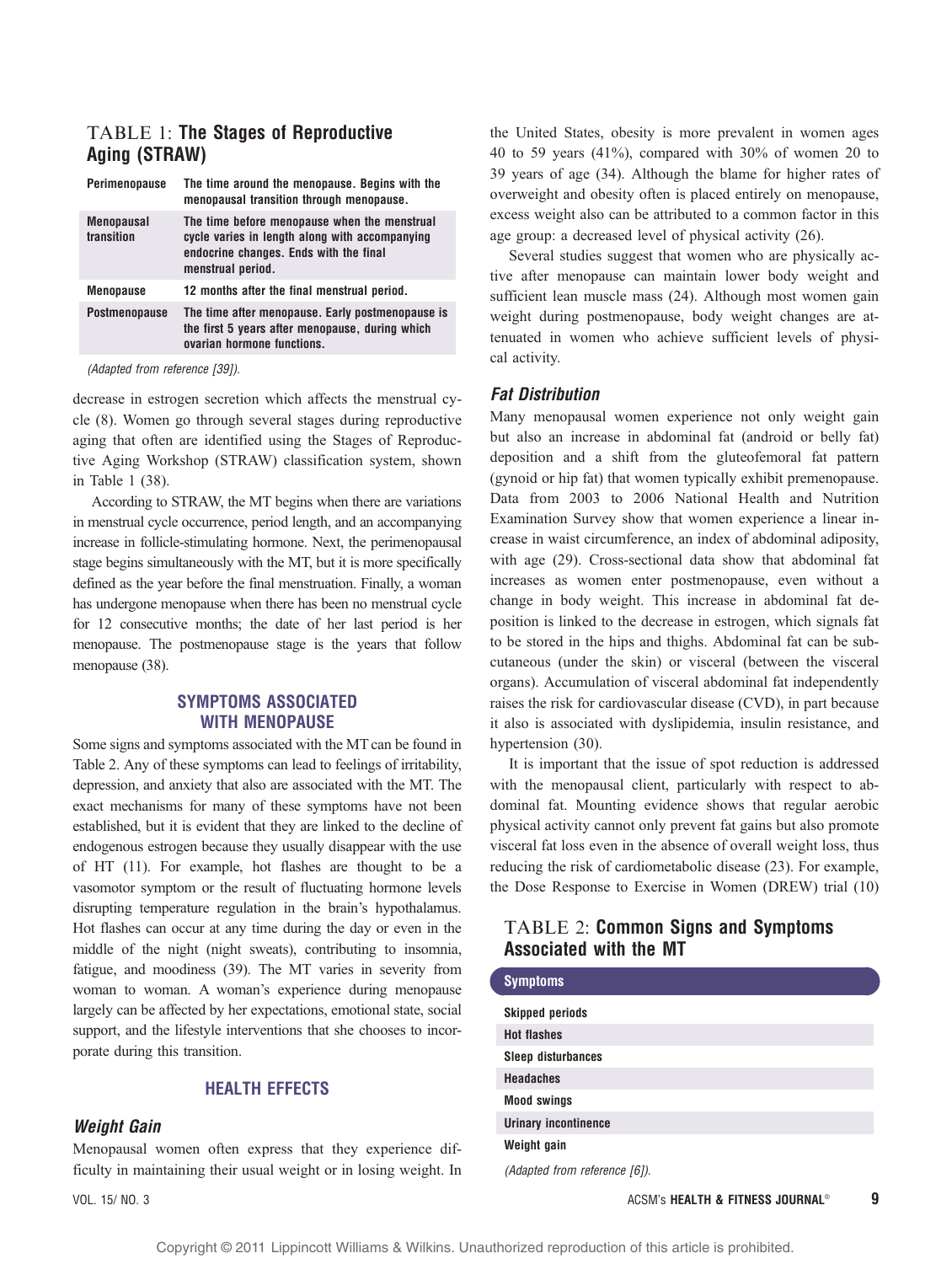## Exercise Prescription for the Menopausal Years

found that postmenopausal women engaging in one of three volumes of exercise (4, 8, or 12 Kcal/kg per week; approximately equal to 50%, 75%, and 100% of the target recommendations of the Physical Activity Guidelines for Americans (40) experienced a reduction in waist circumference that was independent of the amount of weight lost. Furthermore, each level of exercise energy expenditure effectively reduced waist circumference by a similar amount. Comparable results have been reported in premenopausal women (20).

#### Cardiovascular Disease

Heart disease is the principal cause of death among women, and more women than men die of CVD each year (30). Premenopausal women have a very low incidence of heart disease compared with age-matched men; however, by age 70 years, the incidence rates are similar for women and men. Among the risk factors for CVD, very common independent risk factors occurring during perimenopause and postmenopause are physical inactivity, obesity (body mass index  $[BMI]$ ,  $\geq$ 30), and an increased waist circumference (935 inches for women). In addition, postmenopausal women more often experience high blood pressure, elevated triglycerides and low-density lipoproteins (LDLs), and decreases in highdensity lipoproteins, compared with younger women of similar BMI (30). The combination of aging and estrogen deficiency in the postmenopausal woman, combined with the greater number of risk factors present, contribute multiplicatively to CVD risk in the postmenopausal woman (30).

Regular physical activity and weight loss can improve the risk factors that contribute to heart disease in women (30). Exercise of sufficient quality and quantity improves blood lipids, reduces insulin resistance, promotes weight loss or weight maintenance, and attenuates abdominal fat gains in perimenopausal and postmenopausal women (10,30).

#### Bone Mineral Loss

A reduction in bone mineral density (BMD) accompanied by an increased risk for bone fractures also is associated with the MT and aging. Epidemiological evidence demonstrates that a 50-year-old woman in the United States has a 40% chance of an osteoporotic fracture for the rest of her lifetime (27). Although BMD slowly declines beginning after the third decade, there is an exponential decrease in the bone remodeling process during perimenopause and postmenopause because estrogen plays an important role in calcium regulation and bone resorption. Like many diseases, the severity of BMD loss is dependent on several factors, such as family history, medications, smoking, alcohol, diet, and exercise (25,27).

Regular weight bearing and dynamic physical activity have positive effects on BMD in all populations by promoting an increased rate of bone remodeling and mineral deposition into the affected bone(s) (25,35). Furthermore, exercise can help prevent falling, a leading cause of fractures, because it enhances muscular



strength and balance (32). The American College of Sports Medicine (ACSM) (25) and the North American Menopause Society (NAMS) (27) recommend safe weight bearing and resistance exercise to attenuate bone loss or to improve BMD.

#### Quality of Life and Mental Health

According to the U.S. Centers for Disease Control and Prevention, quality of life (QOL) is a person's perception of their physical and/ or mental health and how their health affects their daily life. In general, menopausal women who experience more symptoms or more severe symptoms, such as sleep deprivation, weight gain, or sexual dysfunction, report lower QOL compared with women with fewer occurrences of such symptoms or milder symptoms (4). Major depressive disorder is not directly linked to menopause, but postmenopausal women may experience depressive episodes, particularly given the many physiological and psychosocial changes occurring during this stage of life (41).

Both experimental and epidemiological data show that women and men with greater levels of physical activity also report higher QOL (28). A recent trial evaluating the dose response to exercise found that higher levels of physical activity were associated with improvements in QOL among previously sedentary postmenopausal women (13). Whether exercise can alleviate vasomotor symptoms, such as hot flashes, a major contributor to reduced QOL in menopausal women, is uncertain (12); nonetheless, the NAMS and other medical groups recommend exercise as a complementary therapy to relieve vasomotor symptoms (13). There also is evidence revealing the positive influences of exercise in preventing and treating mental health disorders, such depression and anxiety, by directly affecting brain physiology and function (17).

In summary, there is evidence that exercise can be helpful in alleviating a number of physical and mental health effects associated with menopause. Table 3 summarizes these findings.

#### SOCIAL FACTORS

An important factor that often is overlooked when working with menopausal or postmenopausal women is their changing social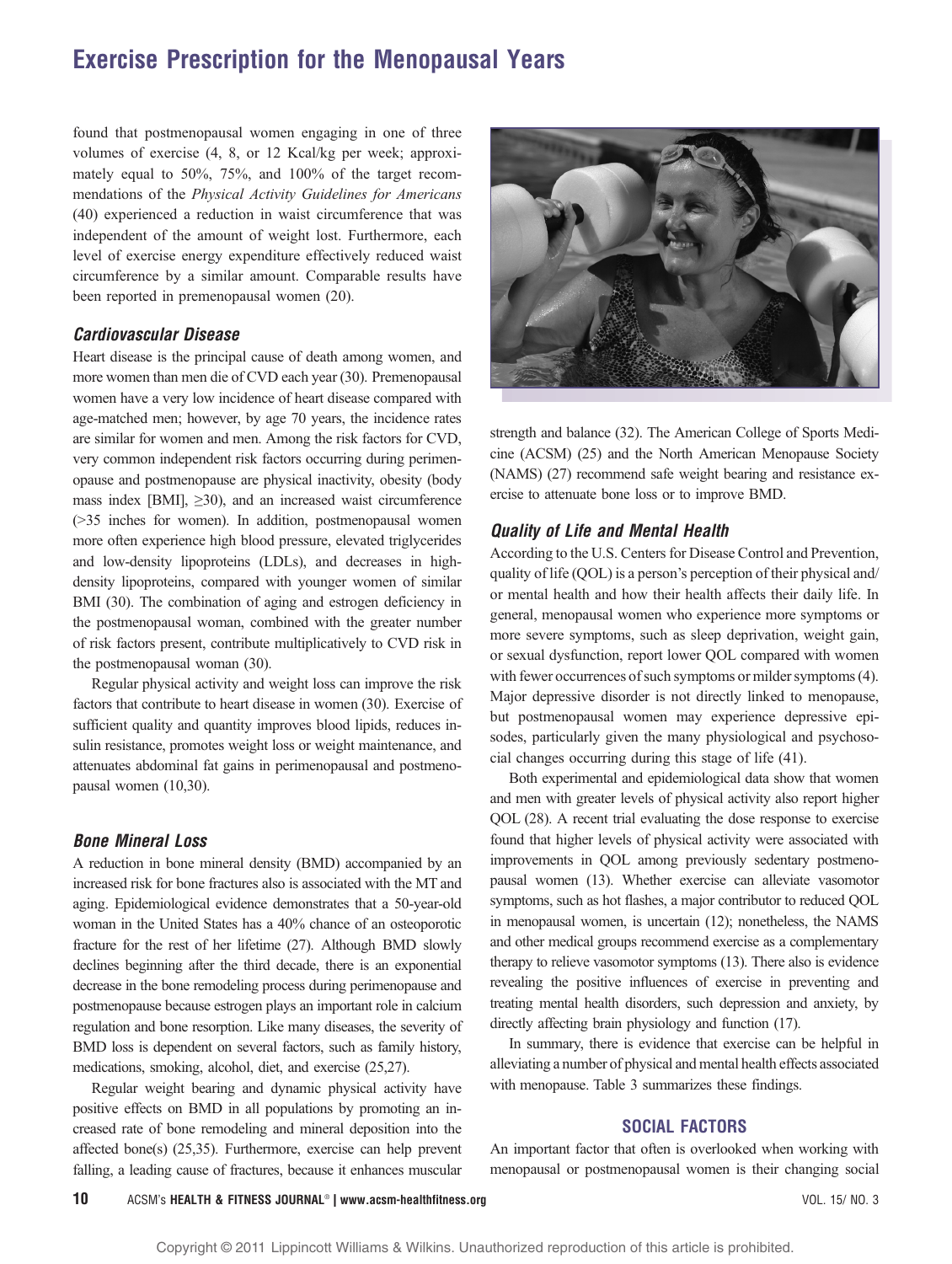#### TABLE 3: Influence of Exercise on Menopausal Symptoms

| <b>Symptom</b>                             | <b>Effect of Exercise</b>                                                                                                                                                        |
|--------------------------------------------|----------------------------------------------------------------------------------------------------------------------------------------------------------------------------------|
| Weight gain                                | Helps maintain weight or promote weight<br>loss via increased caloric expenditure                                                                                                |
| Abdominal fat                              | Decreased visceral fat independent of<br>weight loss                                                                                                                             |
| Cardiovascular disease                     | Improves risk factors including<br>$\downarrow$ hypertension, $\downarrow$ triglycerides, $\downarrow$ LDLs,<br>lweight, lwaist circumference,<br>and $\perp$ insulin resistance |
| <b>Bone health</b>                         | <b>Reduces bone loss</b>                                                                                                                                                         |
| <b>Mental health</b>                       | Increases quality of life, reduces depression<br>and anxiety, and enhances cognitive function                                                                                    |
| <b>Hot flashes (vasomotor</b><br>symptoms) | May help control mild hot flashes                                                                                                                                                |
| Urogenital atrophy or<br>incontinence      | Strengthen the pelvic floor muscles                                                                                                                                              |

situation, which can contribute to the challenges they experience. For example, during this stage, women may be facing major changes in their roles: their children may leave the home; they may be facing retirement; and they may be dealing with health issues or death of their aging parents or spouse. Any of these social situations can contribute to chronic stress, insomnia, and feelings of loneliness, anxiety, or depression (4).

In addition, some of the physical symptoms that may occur during this period can affect a woman's social life. For example, if a woman has experienced weight gain, she may be more reluctant to leave the house, or if she has recurring hot flashes or is incontinent, she may avoid certain social situations because of the potential for embarrassment. All of these psychosocial issues can affect a woman's interest in exercising and ability to exercise regularly.

#### EXERCISE PROGRAM DESIGN CONSIDERATIONS

Basic principles of exercise program design (specificity, overload, and progression) using the frequency, intensity, time, and type principle (FITT), consistent with the recommendations of ACSM (1,3,21,32) and the Physical Activity Guidelines for Americans (40), should be followed when developing an exercise program for the menopausal client, taking into account her goals, lifestyle, and health factors. However, we will focus on some specific considerations related to menopause that we have discussed in this article, of which, even the client herself may not be aware, and how we can address these concerns.

As part of the screening of the menopausal woman, the fitness professional must be aware of the client's current medical conditions and medications, including alternative treatments that she may be using to treat symptoms because these may affect exercise responses. Available data suggest that more than 40% of perimenopausal women seek medical advice for the treatment of their symptoms, and many self treat using over-the-counter treatments (39).

#### Cardiorespiratory Exercise

Consistent with the recommendations of ACSM (1,21,32) and the Physical Activity Guidelines for Americans (40), women seeking to improve their health and well-being should aim to achieve 5 days or more per week of 30 to 60 minutes of moderate-intensity physical activity or 3 days or more per week of 20 to 30 minutes of vigorous activities, or a combination of moderate and vigorous activity. Women going through the MT and postmenopausal women vary widely in age, lifestyles, and health status. Thus, when selecting a mode and intensity for aerobic exercise, consider current physical activity levels, health status, previous exercise history, physical capabilities, and feasibility (i.e., access, cost, skill level, and goals).

The primary goal when choosing cardiorespiratory exercise is to engage large muscle groups. If a client's goals include weight loss, the exercise professional also should look for ways to maximize caloric expenditure by incorporating longer durations of physical activity or, alternatively, by incorporating intervals of varying intensities or including simultaneous upper and lower body movements. For weight loss, ACSM (15) recommends 150 and 250 minutes per week of exercise to prevent weight gain, and at least, this amount may be needed to promote long-term weight loss. To maximize effects on bone density, weight-bearing cardiorespiratory exercise (e.g., walking) should be included in a program of exercise for the postmenopausal woman (25,27,35). As with all populations, less fit women should start with lower intensities of continuous or discontinuous physical activities and gradually progress to higher intensities and longer durations of exercise to attain target volumes of exercise as tolerated. Cardiorespiratory exercise also can be a great source of fun and camaraderie for

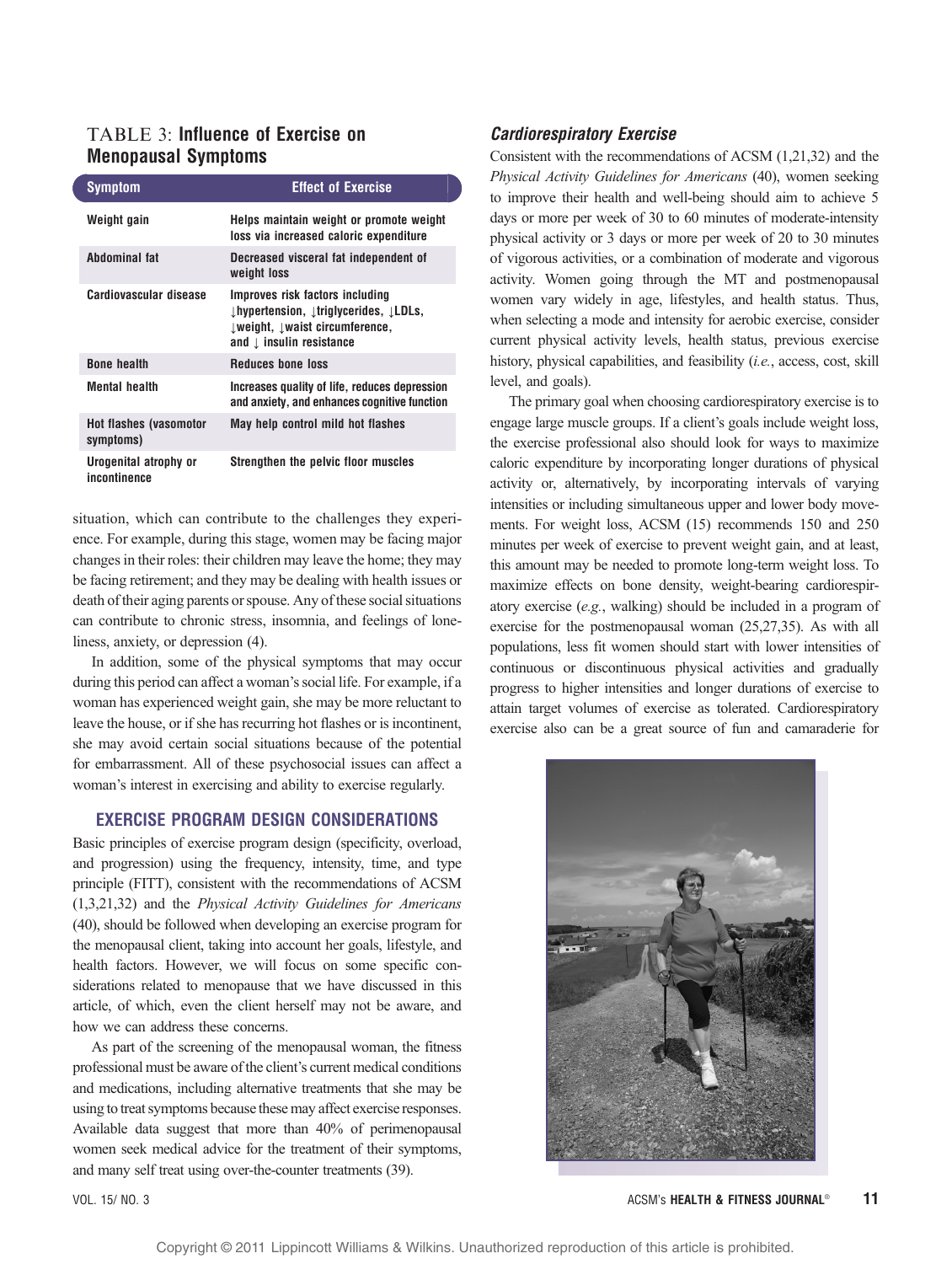### Exercise Prescription for the Menopausal Years

some women, so encouraging the client to find a friend with whom to exercise or to join a class can be a major motivator to commit to regular aerobic activity and also address some social needs that may occur during this life stage.

#### Resistance Exercise

Exercising our skeletal muscles is important through all stages of life; however, considering the rapid decline in bone density, muscle mass, and joint health as women age, resistance exercise becomes even more important to women after menopause. As part of a comprehensive exercise program, ACSM (1,3,21,32) and the Physical Activity Guidelines for Americans (3,40) recommend exercising each major muscle group 2 to 3 days per week with 2 to 4 sets of 8 to 12 repetitions as most effective, although 1 set of 8 to 12 repetitions can improve strength, particularly in novice exercisers and those who are deconditioned. For novice, deconditioned exercisers, a single set of 12 to 15 repetitions of resistance exercises can be effective. With the variety of techniques, equipment, and exercise gadgets available, the fitness professional can be very creative in developing an effective resistance exercise program as long as the major muscle groups and multiple-joint and some singlejoint exercises are included. For older or previously sedentary women, selectorized equipment, in which the level of resistance is adjusted by moving a pin or lever, and single-joint motion free weight exercises may be most effective because they require less skill and may pose a lower risk of injury. The use of resistance bands is recommended for women who may not have access to weights or who are not comfortable using weights and other equipment.

An important group of muscles that should be trained regularly as a woman begins perimenopause and continuing into older age is the pelvic floor muscles. Exercising the pelvic floor can improve urinary incontinence and possibly sexual function (5,16,33). Pelvic floor exercises, also called *Kegel exercises*, simply involve isometric contraction (squeezing) of the muscles of the pelvis. These exercises are commonly recommended by health care providers and, in severe cases, will be addressed in a limited program of physical therapy (16). The fitness professional can support the health care provider recommendations by encouraging the client to perform pelvic floor exercises at home one or more times a day, gradually increasing the intensity and length of contractions.

Resistance exercise is particularly important when considering the maintenance and building of BMD (3,25,27). As evidence shows, mechanical loading that results in BMD changes is site specific; therefore, the common fracture sites that particularly should be focused upon are the spine and femoral head. Because the risk for fractures is higher in postmenopausal women and in women with low BMD, the fitness professional must take care to ensure optimal safety during exercise sessions. The risk of falling can be reduced by ensuring that paths are clear, avoiding activities that require quick changes in direction and where the possibility for hard ground impact exist (e.g., outdoor running), and incorporating safety measures when participating in balance activities (e.g., lightly holding

a barre or chair). Other considerations include avoiding exercises that overly stress sites that are susceptible to fracture (i.e., avoiding medicine ball throws if there have been previous wrist fractures or a client has low BMD at the wrist). In women with osteoporosis, avoidance of spinal forward flexion is important, as the stress of this movement may result in spinal fracture (27).

#### Neuromotor Exercise

Older women, and possibly younger women, will benefit from exercises that incorporate balance, agility, and coordination, which facilitate engaging in activities of daily living and may reduce falls (22,32). Improving a woman's balance and strength can give her confidence to go on about daily tasks and reduce the fear of falling, thus diminishing feelings of inadequacy and dependence (7). Neuromotor exercises are highly adaptable to the individual's needs. For example, exercises, such as standing with both feet on an unstable surface (such as a thick mat) while throwing and catching a ball, four square stepping, tai chi, and yoga may elicit a training response (14,22,37). Optimal methods for progression to improve neuromotor fitness are not well established, but progression in duration and frequency can be made as tolerated.

#### Flexibility Exercise

Flexibility exercises for postmenopausal women should be performed on at least 2 to 3 days per week, as for all adults (1,2). Stretching of each of the major muscle-tendon groups to improve and maintain range of movement of a joint is recommended and is particularly important as a woman ages and loses flexibility. However, there are no unique considerations for the menopausal woman, so ACSM's Guidelines for Exercise Testing and Prescription (1) can be applied to meet individual needs.

#### Exercise Settings

Individual and group exercise settings can work well for women during the MT and postmenopause. A useful self-help resource that can be recommended to support group and individual exercise is ACSM's Action Plan for Menopause (9). Incorporating social support for exercise in group and individual exercise programs can increase a woman's enjoyment of exercise and enhance exercise adherence (18,19,36). Not all postmenopaual women have the same symptoms, fitness levels, or health concerns; thus, it is important that the fitness professional develops an individualized exercise program according to a woman's personal medical and physical activity history and goals. For group exercise, the exercise program should be modified as needed according to each woman's individual needs.

#### SUMMARY

Although a natural stage in a woman's life, the MT can bring on a variety of symptoms and health concerns. As women are living longer and spending more years in the postmenopausal state, it is imperative that lifestyle interventions that include exercise are incorporated to attenuate the negative health effects of menopause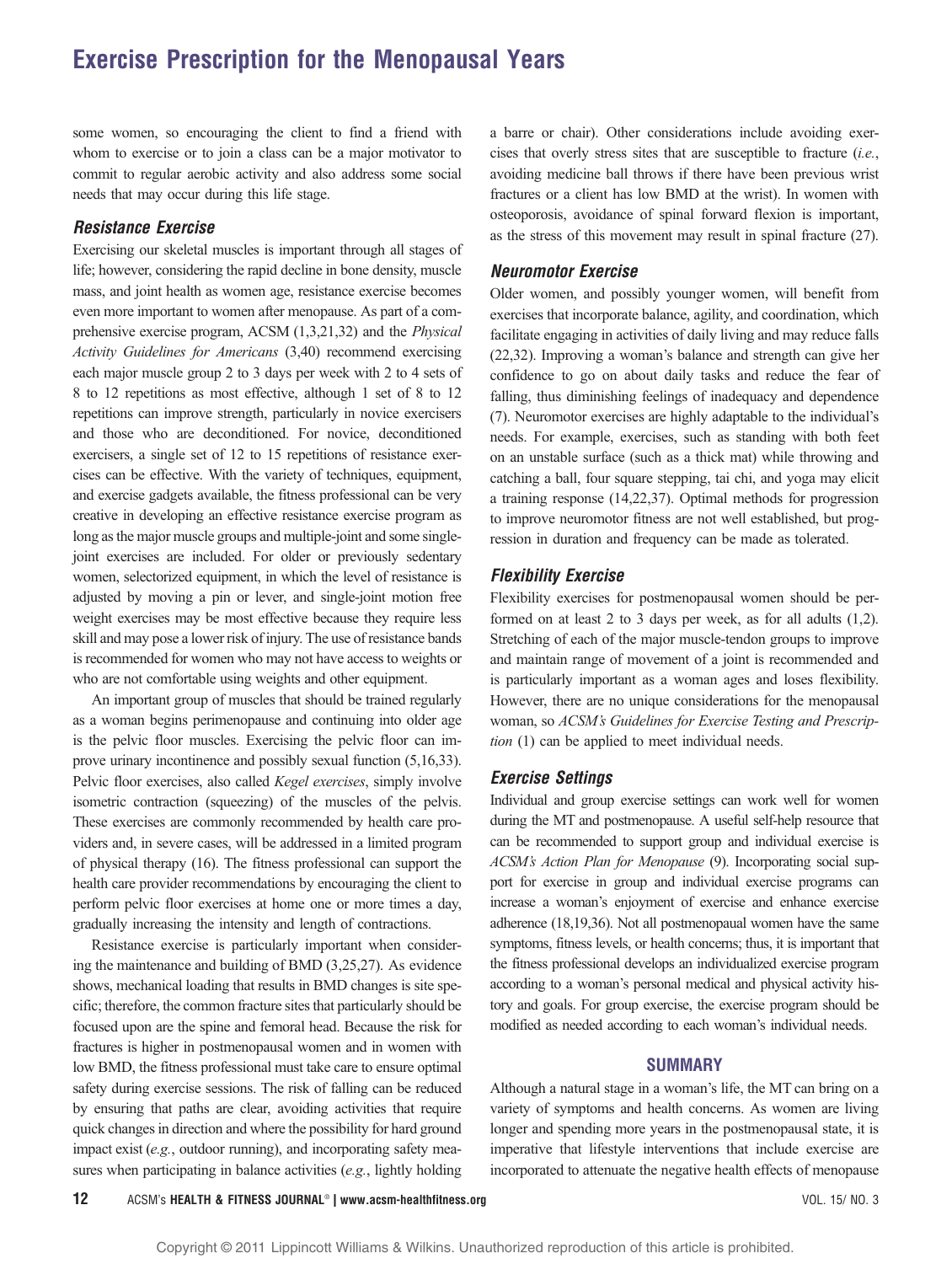and aging. The exercise professional can play an important role in improving and maintaining a woman's well-being by understanding the specific physiological and psychological needs that she may have during this stage.

#### References

- 1. ACSM's Guidelines for Exercise Testing and Prescription. 8th ed. Philadelphia (PA): Lippincott Williams & Wilkins; 2010.
- 2. American College of Sports Medicine Position Stand. The recommended quantity and quality of exercise for developing and maintaining cardiorespiratory and muscular fitness, and flexibility in healthy adults. Med Sci Sports Exerc. 1998;30(6):975-91.
- 3. American College of Sports Medicine Position Stand. Progression models in resistance training for healthy adults. Med Sci Sports Exerc. 2009;41(3):687-708.
- 4. Avis NE, Colvin A, Bromberger JT, et al. Change in health-related quality of life over the menopausal transition in a multiethnic cohort of middle-aged women: Study of Women's Health Across the Nation. Menopause. 2009;16(5):860-9.
- 5. Borello-France DF, Downey PA, Zyczynski HM, Rause CR. Continence and quality-of-life outcomes 6 months following an intensive pelvic-floor muscle exercise program for female stress urinary incontinence: a randomized trial comparing low- and high-frequency maintenance exercise. Phys Ther. 2008;88(12):1545-53.
- 6. Bruce D, Rymer J. Symptoms of the menopause. Best Pract Res Clin Obstet Gynaecol. 2009;23(1):25-32.
- 7. Bruce DG, Devine A, Prince RL. Recreational physical activity levels in healthy older women: the importance of fear of falling.  $JAm$ Geriatr Soc. 2002;50(1):84-9.
- 8. Burger HG, Dudley EC, Robertson DM, Dennerstein L. Hormonal changes in the menopause transition. Recent Prog Horm Res. 2002;57:  $257 - 75$
- 9. Bushman B, Young JC. ACSM's Action Plan for Menopause. 1st ed. Champaign (IL): Human Kinetics Publishers; 2005.
- 10. Church TS, Martin CK, Thompson AM, Earnest CP, Mikus CR, Blair SN. Changes in weight, waist circumference and compensatory responses with different doses of exercise among sedentary, overweight postmenopausal women. PLoS One. 2009;4(2):e4515.
- 11. Daley A, MacArthur C, McManus R, et al. Factors associated with the use of complementary medicine and non-pharmacological interventions in symptomatic menopausal women. Climacteric. 2006;9(5):336-46.
- 12. Daley A, MacArthur C, Mutrie N, Stokes-Lampard H. Exercise for vasomotor menopausal symptoms. Cochrane Database Syst Rev. 2007;4: CD006108.
- 13. Daley AJ, Stokes-Lampard HJ, Macarthur C. Exercise to reduce vasomotor and other menopausal symptoms: a review. Maturitas. 2009;  $63(3):176-80.$
- 14. de Bruin ED, Murer K. Effect of additional functional exercises on balance in elderly people. Clin Rehabil. 2007;21(2):112-21.
- 15. Donnelly JE, Blair SN, Jakicic JM, Manore MM, Rankin JW, Smith BK. American College of Sports Medicine Position Stand. Appropriate physical activity intervention strategies for weight loss and prevention of weight regain for adults. Med Sci Sports Exerc. 2009;41(2):459-71.
- 16. Dumoulin C, Hay-Smith J. Pelvic floor muscle training versus no treatment, or inactive control treatments, for urinary incontinence in women. Cochrane Database Syst Rev. 2010;(1):CD005654.
- 17. Dunn AL, Trivedi MH, Kampert JB, Clark CG, Chambliss HO. Exercise treatment for depression: efficacy and dose response. Am J Prev Med. 2005;28(1):1-8.

- 18. Estabrooks PA. Sustaining exercise participation through group cohesion. Exerc Sport Sci Rev. 2000;28(2):63-7.
- 19. Fraser SN, Spink KS. Examining the role of social support and group cohesion in exercise compliance. J Behav Med. 2002;25(3):233-49.
- 20. Green JS, Stanforth PR, Rankinen T, et al. The effects of exercise training on abdominal visceral fat, body composition, and indicators of the metabolic syndrome in postmenopausal women with and without estrogen replacement therapy: the HERITAGE Family Study. Metabolism. 2004;53(9):1192-6.
- 21. Haskell WL, Lee IM, Pate RR, et al. Physical activity and public health: updated recommendation for adults from the American College of Sports Medicine and the American Heart Association. Med Sci Sports Exerc. 2007;39(8):1423-34.
- 22. Howe TE, Rochester L, Jackson A, Banks PM, Blair VA. Exercise for improving balance in older people. Cochrane Database Syst Rev. 2007;(4):CD004963.
- 23. Irving BA, Davis CK, Brock DW, et al. Effect of exercise training intensity on abdominal visceral fat and body composition. Med Sci Sports Exerc. 2008;40(11):1863-72.
- 24. Irwin ML, Yasui Y, Ulrich CM, et al. Effect of exercise on total and intra-abdominal body fat in postmenopausal women: a randomized controlled trial. JAMA. 2003;289(3):323-30.
- 25. Kohrt WM, Bloomfield SA, Little KD, Nelson ME, Yingling VR. American College of Sports Medicine Position Stand: physical activity and bone health. Med Sci Sports Exerc. 2004;36(11):1985-96.
- 26. Lovejoy JC, Champagne CM, de Jonge L, Xie H, Smith SR. Increased visceral fat and decreased energy expenditure during the menopausal transition. Int J Obes (Lond).  $2008;32(6):949-58$ .
- 27. Management of osteoporosis in postmenopausal women: 2006 position statement of The North American Menopause Society. Menopause. 2006;13(3):340-67; quiz 68-9.
- 28. Martin CK, Church TS, Thompson AM, Earnest CP, Blair SN. Exercise dose and quality of life: a randomized controlled trial. Arch Intern Med. 2009;169(3):269-78.
- 29. McDowell MA, Fryar CD, Ogden CL. Anthropometric reference data for children and adults: United States, 1988-1994. Vital Health Stat 11.  $2009.249.1 - 68$
- 30. Mosca L, Banka CL, Benjamin EJ, et al. Evidence-based guidelines for cardiovascular disease prevention in women: 2007 update. J Am Coll Cardiol. 2007;49(11):1230-50.
- 31. National Heart Lung and Blood Institute. Womens Health Initiative [Internet]. Bethesda (MD): National Institutes of Health, National Heart, Lung Blood Institute; 2009 [cited 2009 Nov 15]. Available from: http://www.nhlbi.nih.gov/whi/index.html.
- 32. Nelson ME, Rejeski WJ, Blair SN, et al. Physical activity and public health in older adults: recommendation from the American College of Sports Medicine and the American Heart Association. Med Sci Sports Exerc. 2007;39(8):1435-45.
- 33. Neumann PB, Grimmer KA, Deenadayalan Y. Pelvic floor muscle training and adjunctive therapies for the treatment of stress urinary incontinence in women: a systematic review. BMC Womens Health. 2006;6:11.
- 34. Ogden CL, Carroll MD, McDowell MA, Flegal KM. Obesity among adults in the United States - no statistically significant chance since 2003-2004. NCHS Data Brief. 2007;1:1-8.
- 35. Pigozzi F, Rizzo M, Giombini A, Parisi A, Fagnani F, Borrione P. Bone mineral density and sport: effect of physical activity. J Sports Med Phys Fitness. 2009;49(2):177-83.
- 36. Schulz U, Pischke CR, Weidner G, et al. Social support group attendance is related to blood pressure, health behaviours, and quality of life in the Multicenter Lifestyle Demonstration Project. Psychol Health Med. 2008;13(4):423-37.